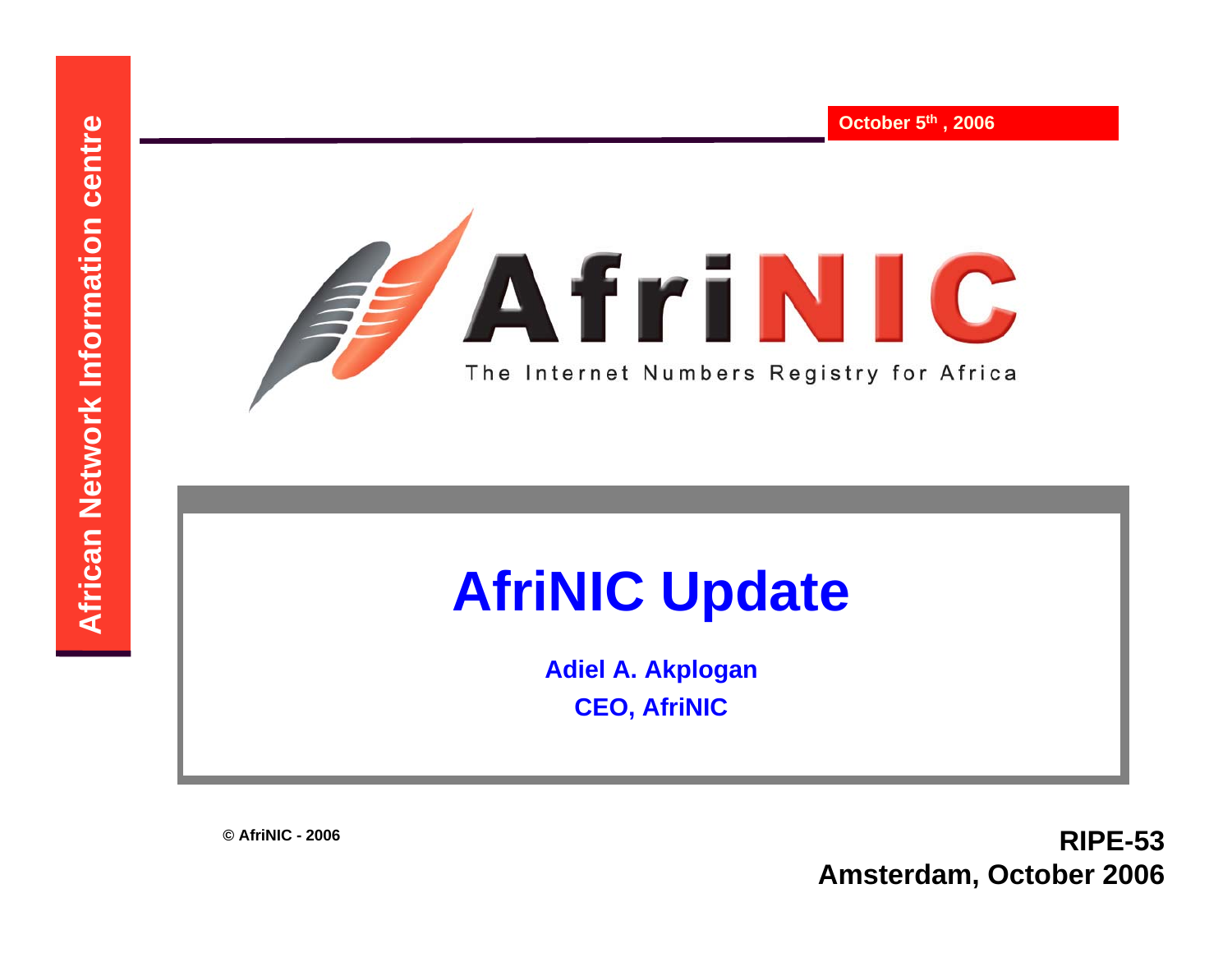

- **A Financial health**<br> **A Exercise 2018**<br> **A** We are working hard to achieve our full<br>
sustainability after the two year incubation<br>
period. The objectives were among others:<br> **A Exercise 2019**<br> **A Exercise 2019**<br> **A Exerci**  We are working hard to achieve our full sustainability after the two year incubation period. The objectives were among others:
	- **to ensure one full year operation budget reserve** by the end of the incubation period (2006) .

*we will achieve about 75% by the end of 2006*

- To put in place good management processes to ensure sustainable growth.
	- *Organizational and control processes in place (and accounts regularly audited)*
- **Ninimize taxes:** 
	- *Got Tax exemption from Mauritius Government*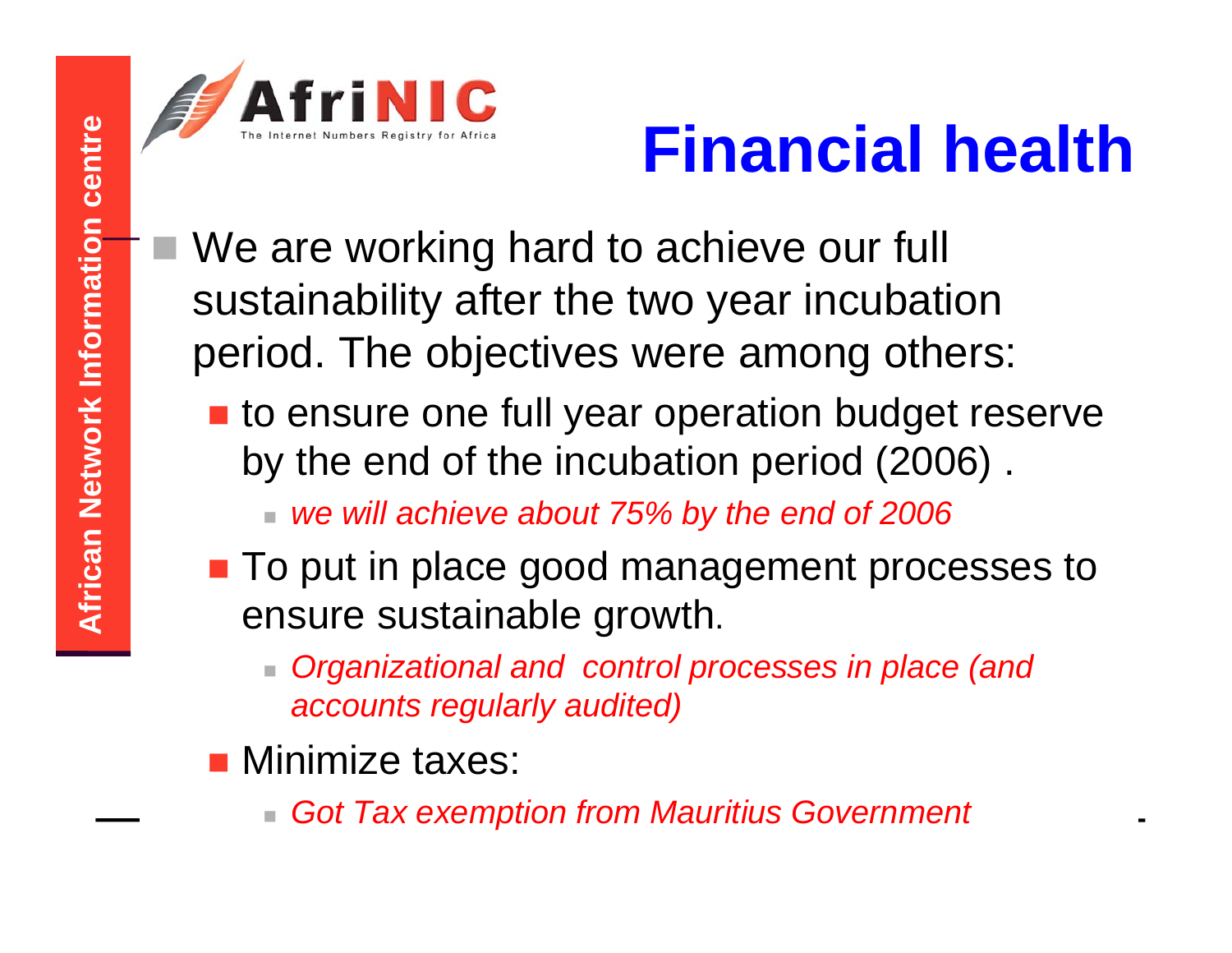



**Jan-Mar05 Apr-Jun05 Jul-Sep05 Oct-Dec05 Jan-Mar06 Apr-Jun06 Jul-Sep06**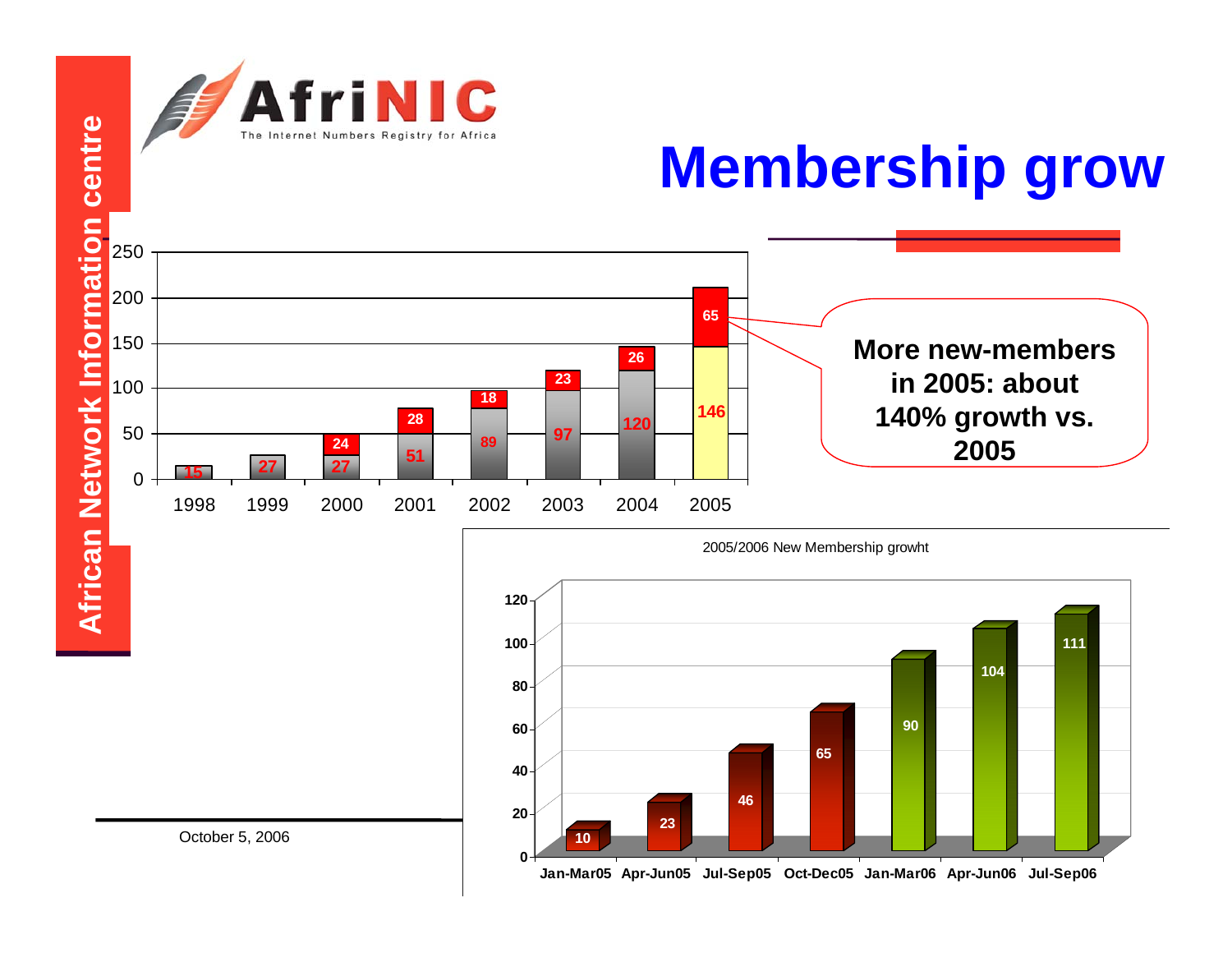

**/24 Cumulative Allocation (2004 vs 2005)**



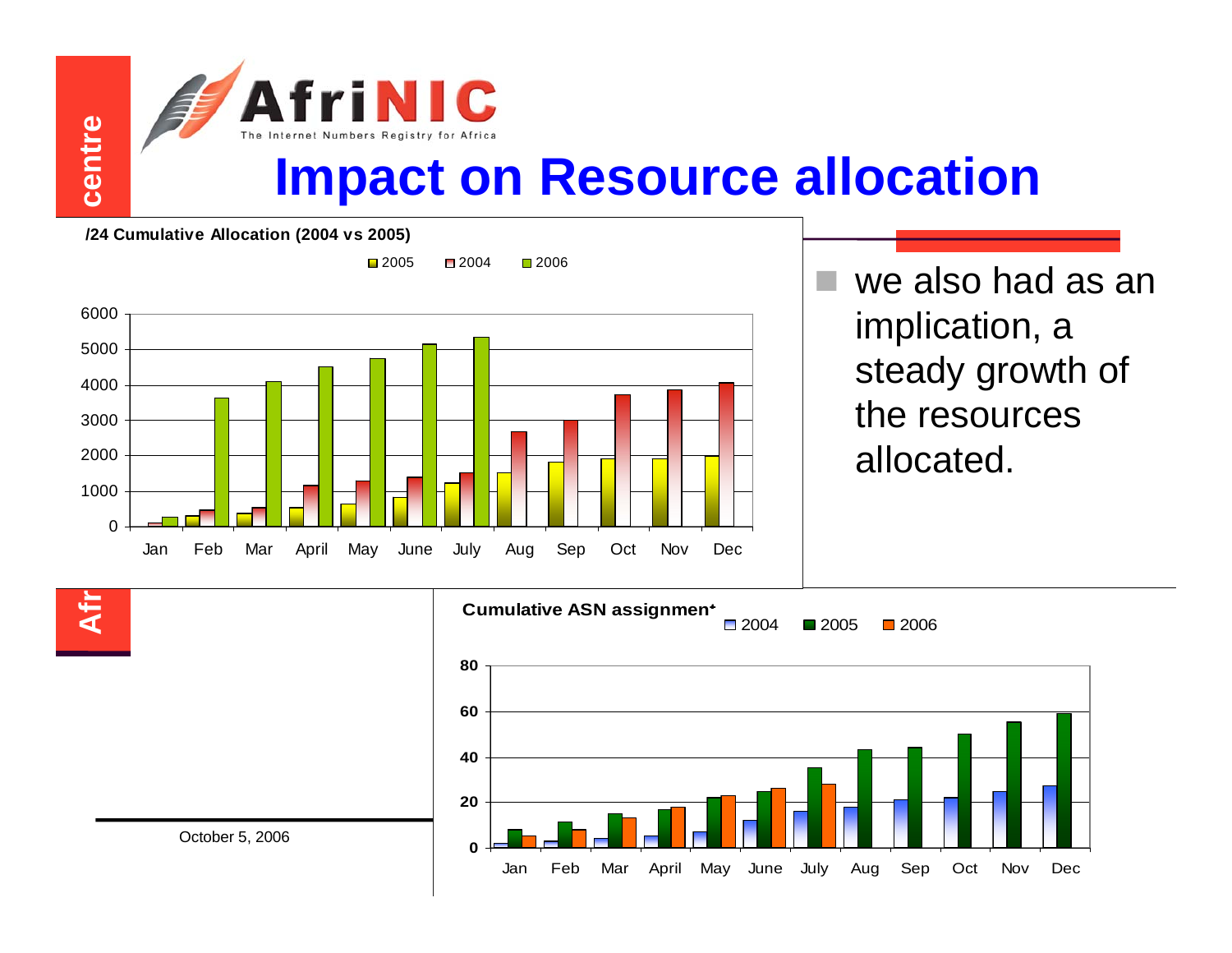



 This year, we have also been focused on IPv6 awareness among the community through training and conferences. This has led to more interest in IPv6

**Egyp** 

**Kenya**

Mauritit

**Sudn**

*Countries where IPv6 training are conducted who have an IPv6 prefix allocation.*

**South Africa**

Sene**gal** 

**Togo**

BF

Moroco

**Nigeria**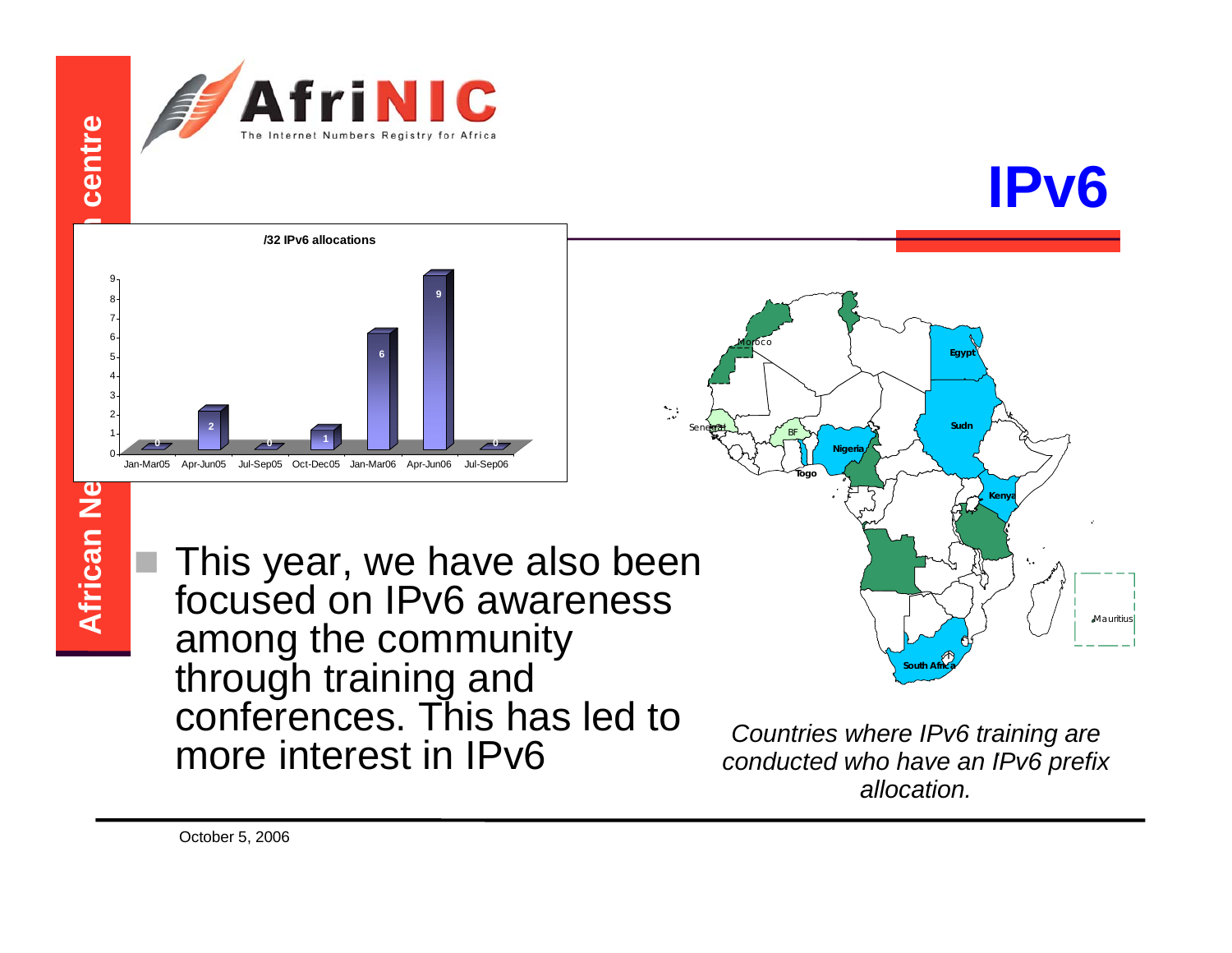

| centre                             | The Internet Numbers Registry for Africa<br><b>Policy development</b> |                                                                         |                  |
|------------------------------------|-----------------------------------------------------------------------|-------------------------------------------------------------------------|------------------|
|                                    |                                                                       | <b>Policy</b>                                                           | <b>Status</b>    |
|                                    |                                                                       | <b>Temporary Assignments</b>                                            | Adopted          |
|                                    |                                                                       | <b>Direct/PI Assignments from AfriNIC to</b><br>end-user organisations. | Adopted          |
| <b>African Network Information</b> |                                                                       | <b>Criteria for assignment of AS Numbers.</b>                           | Adopted          |
|                                    |                                                                       | <b>Global policy for IPv6 Allocation from</b><br><b>IANA to RIRS.</b>   | Addopted         |
|                                    |                                                                       | <b>4-Byte AS Number Policy Proposal</b>                                 | <b>Consensus</b> |
|                                    |                                                                       | <b>Change of HD Ratio for IPv6 subsequent</b><br><b>Allocation</b>      | proposal         |
|                                    |                                                                       | <b>Ipv6 PI Assignment</b>                                               | en               |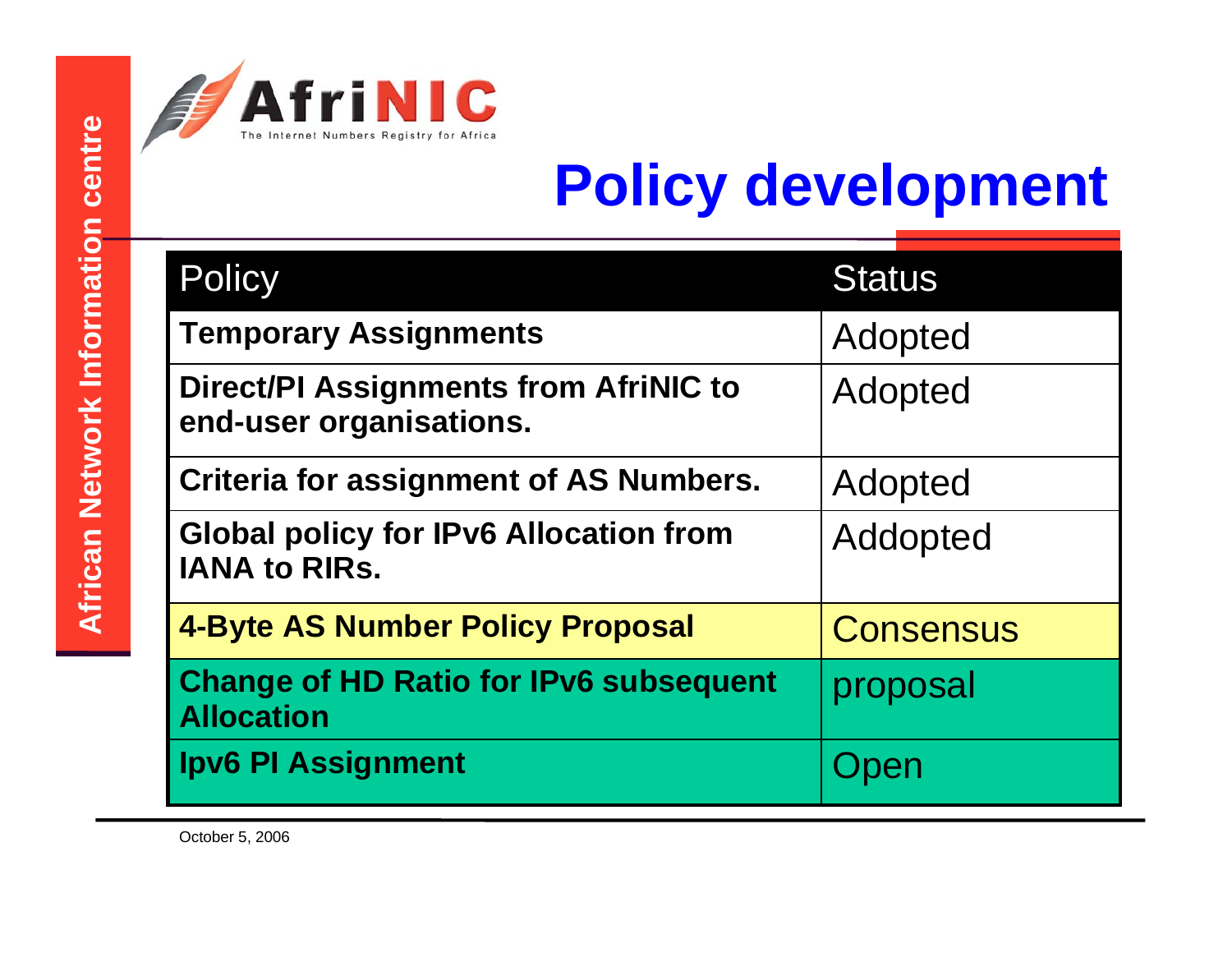

# **PRODUCT AFRICAN COOPERATION WITH OTHER ORGANISATIONS**<br> **AFRICAN BUILDING THE COOPERATION**<br> **AFRICAN AFRICAN AFRICAN AFTER COOPERATION**<br> **AFRICAN CENTRATION**<br> **AFFICID**<br> **AFRICID**<br> **AFFICID**<br> **AFFICID**<br> **AFFICID**<br> **AFFICID**

- Building Partnership and collaboration with other organisations:
	- П AfNOG (MoU signed during AfriNIC-3)
		- П Participated to AfNOG funding for 2006 meeting
		- Fellowship to 5 people to attend Nairobi Meeting with the support of ISOC
	- П With Other organizations
		- AAU (an MoU is signed few days ago)
		- П AfTI<sub>D</sub>
		- AfriSPA
- Continue our active participation to the NRO activities through its EC, the ECG and CCG.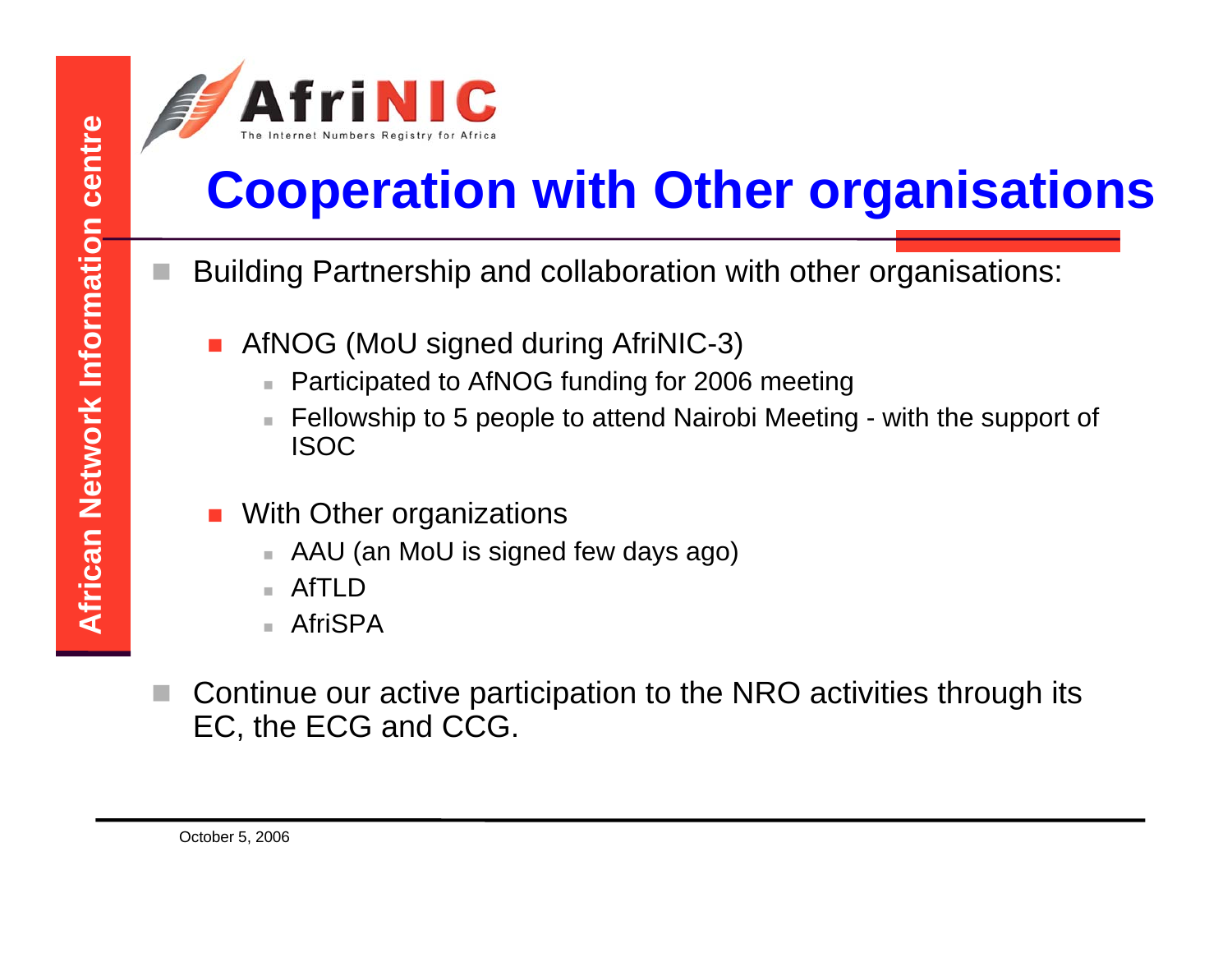Beside our core activity which is Internet resource management we are working on some other projects of interest for the community:

- MyAfriNIC: a portal to allow LIRs to easily interact with AfriNIC and manage their resources.
- П Service Fee Analysis
- **AFRICAN Some projects**<br>
Beside our core activity which is Internet resource management w<br>
are working on some other projects of interest for the community:<br> **AMAGE INTERE IN AFTINIC:** a portal to allow LIRs to easily inte П Routing Information and statistics: A tool to evaluate the routing status of resources allocated by AfriNIC and overall statistics on Internet resources in our region
	- Π Activation of IRR for AfriNIC region - before end of2007
	- Π Internet Resource Certification (RFC 3779):
		- Workshop organised with Stephan Kent at AfriNIC office in Pretoria in August.
		- We are following the work being done by RIPE and APNIC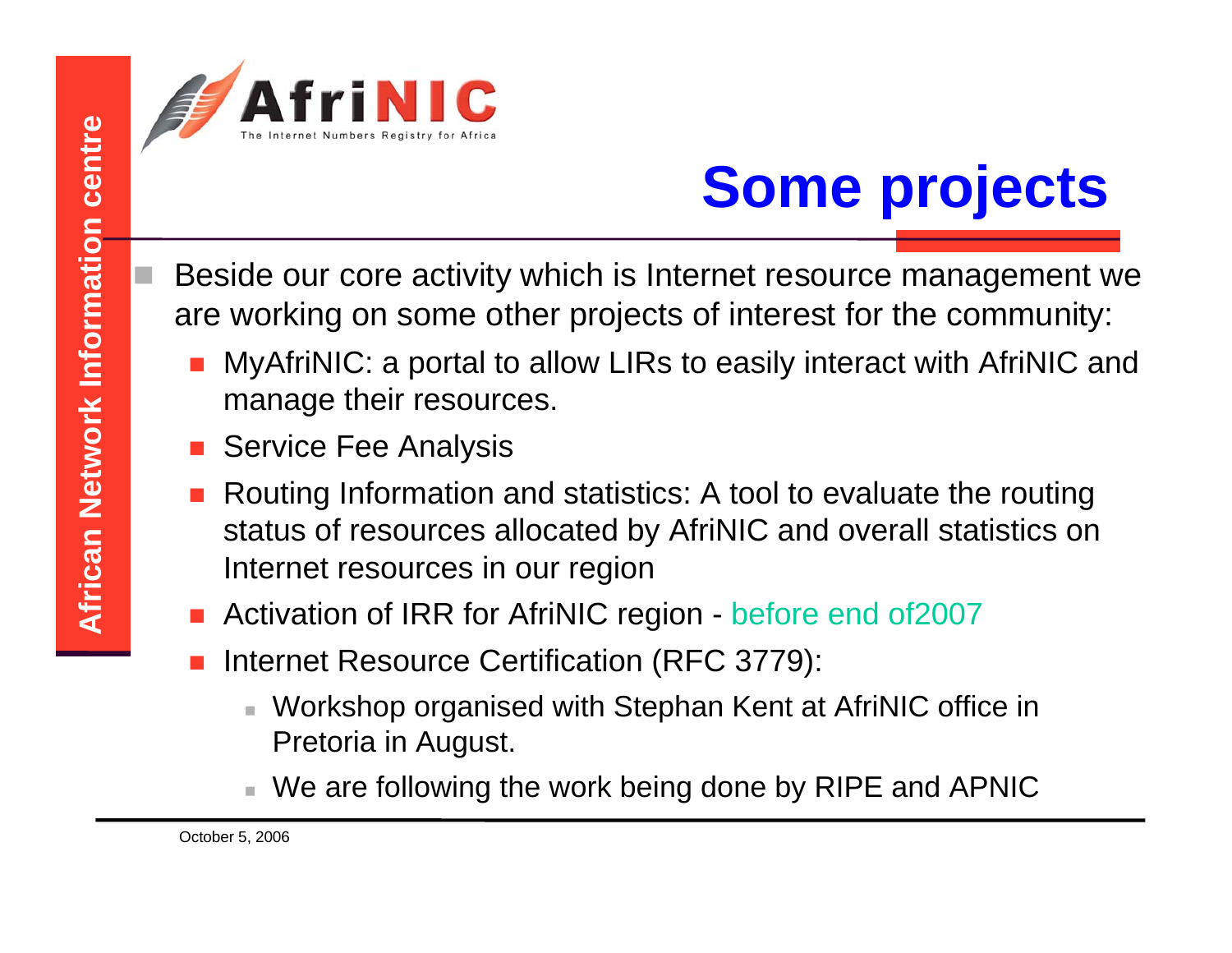

|                            | The Internet Numbers Registry for Africa<br><b>Staffing and HR update</b>                                                                                                                                                                                                                                                                                                                      |                                 |  |
|----------------------------|------------------------------------------------------------------------------------------------------------------------------------------------------------------------------------------------------------------------------------------------------------------------------------------------------------------------------------------------------------------------------------------------|---------------------------------|--|
| centre                     |                                                                                                                                                                                                                                                                                                                                                                                                |                                 |  |
| frican Network Information | <b>Harish Gowrisunkur</b>                                                                                                                                                                                                                                                                                                                                                                      | <b>Financial Manager</b>        |  |
|                            | Ernest Byaruhanga                                                                                                                                                                                                                                                                                                                                                                              | <b>RSD Manager</b>              |  |
|                            | <b>Frank Nnebe</b>                                                                                                                                                                                                                                                                                                                                                                             | <b>SED Manager</b>              |  |
|                            | Manoda Marimuthu                                                                                                                                                                                                                                                                                                                                                                               | <b>Administrative Assistant</b> |  |
|                            | <b>Radha Ramphul</b><br>Hostmaster                                                                                                                                                                                                                                                                                                                                                             |                                 |  |
|                            | Staff has grown from 4 in April to 6 today an to 9 soon.<br>$\overline{A}$ and $\overline{A}$ and $\overline{A}$ and $\overline{A}$ and $\overline{A}$ and $\overline{A}$ and $\overline{A}$ and $\overline{A}$ and $\overline{A}$ and $\overline{A}$ and $\overline{A}$ and $\overline{A}$ and $\overline{A}$ and $\overline{A}$ and $\overline{A}$ and $\overline{A}$ and $\overline{A}$ and |                                 |  |
|                            |                                                                                                                                                                                                                                                                                                                                                                                                |                                 |  |

- Staff has grown from 4 in April to 6 today an to 9 soon.
- 4 Nationalities (UG,NG,BJ,MU)
- П We are in the process of hiring 3 more people by the end of 2006:
	- $\Box$ System Administrator, Database Administrator
	- П Membership Liaison and Communication Officer.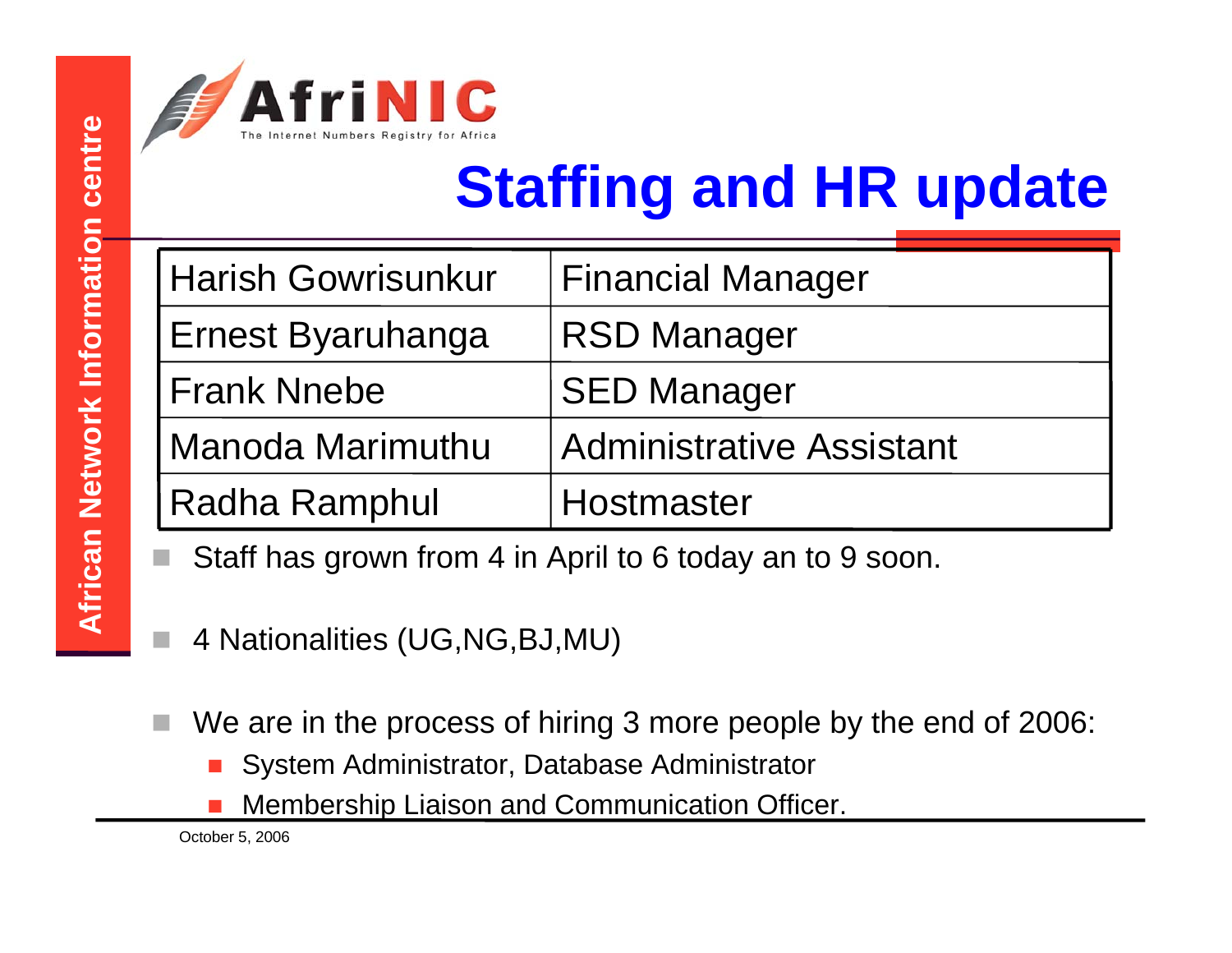



*Real picture from the hotel where the meeting will take place.*